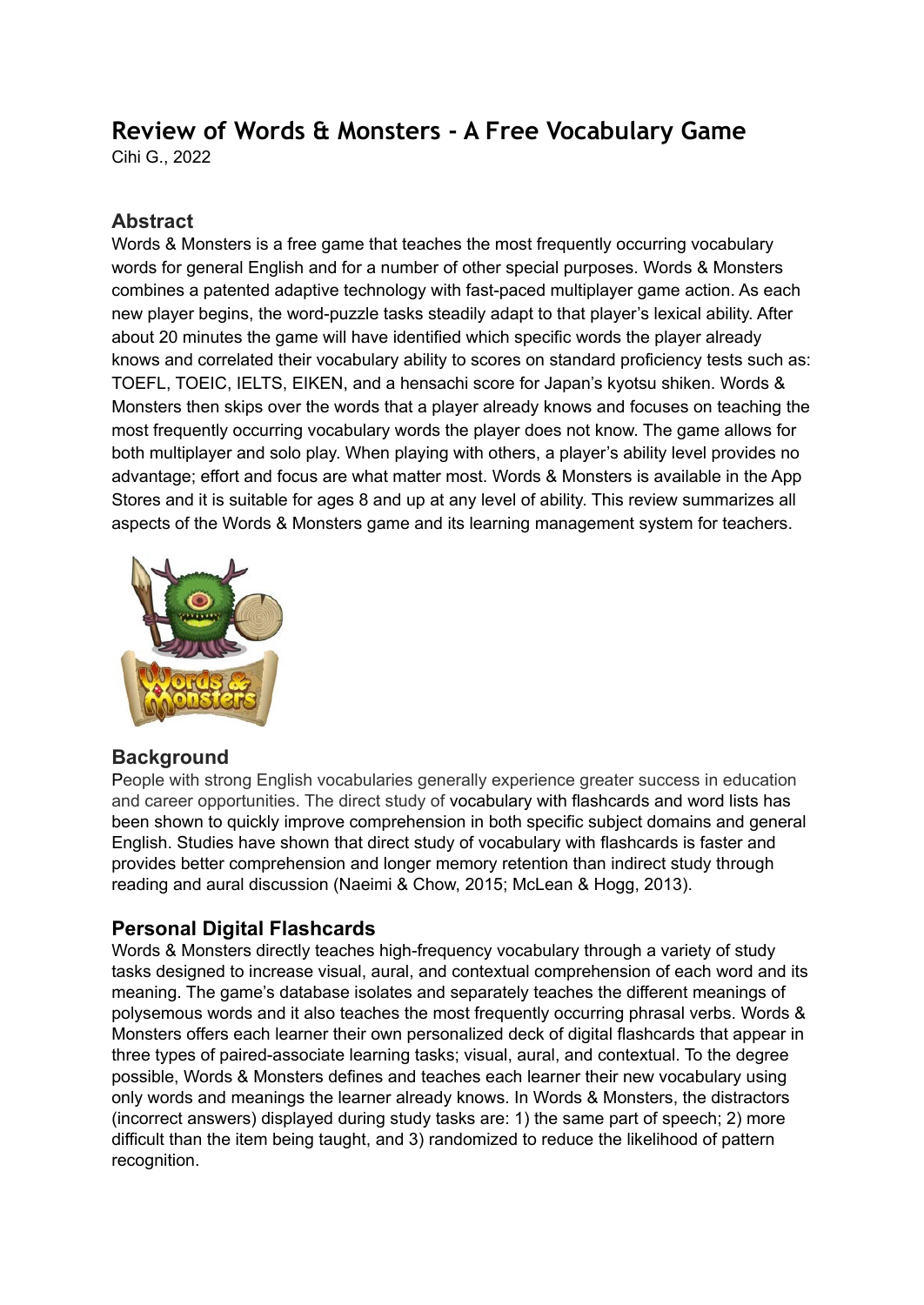

#### **Words & Monsters Begins with VCheck**

VCheck is a vocabulary diagnostic test that identifies which specific words a person already knows and which specific words they do not know. VCheck is what allows each player to study a personally tailored list of the most frequently occurring words they don't know (Browne & Culligan, 2008). VCheck also reports correlated scores for well-known proficiency tests and tracks score increases as a player makes progress with the game.

VCheck is a simple and intuitive process with visual and aural Meaning Decision Tasks. The VCheck testing process takes about 20 minutes and players will likely not even notice that a test is taking place. Once completed, VCheck will create a master list of the player's unknown words from among the 16,736 total base words in the game's adaptive dictionary. These 16,736 base words cover 99 percent of a 1.5-billion-word corpus of spoken and written English representing all genres.

#### **Vocabulary Gaps and Coverage**

Learning and memorizing the highest-frequency words is highly beneficial for language learners however, due to environmental differences, people do not naturally acquire their words in the order of word frequency. As a result, practically all English learners have gaps in their comprehension of the 5,000 most frequently occurring words.

As a baseline for reference, a typical American high-school graduate knows about 11,000 of the 16,736 base words that constitute 99 percent of all word occurrences in the English language whereas a typical Japanese high-school graduate knows about 1,200 of the 16,736 base words. The VCheck test in Words & Monsters will report how many base words each player knows for General English and for the special purpose domains such as TOEFL and IELTS.

The Words & Monsters game will be most beneficial for students who currently know somewhere between 500 to 5,000 total English words based on their past study experiences. The vocabulary gaps in such students' knowledge of high-frequency vocabulary are likely to be causing them excessive frustration. By teaching each player the highest-frequency words that they do not know, Words & Monsters can provide an effective way to quickly and efficiently increase lexical coverage and comprehension.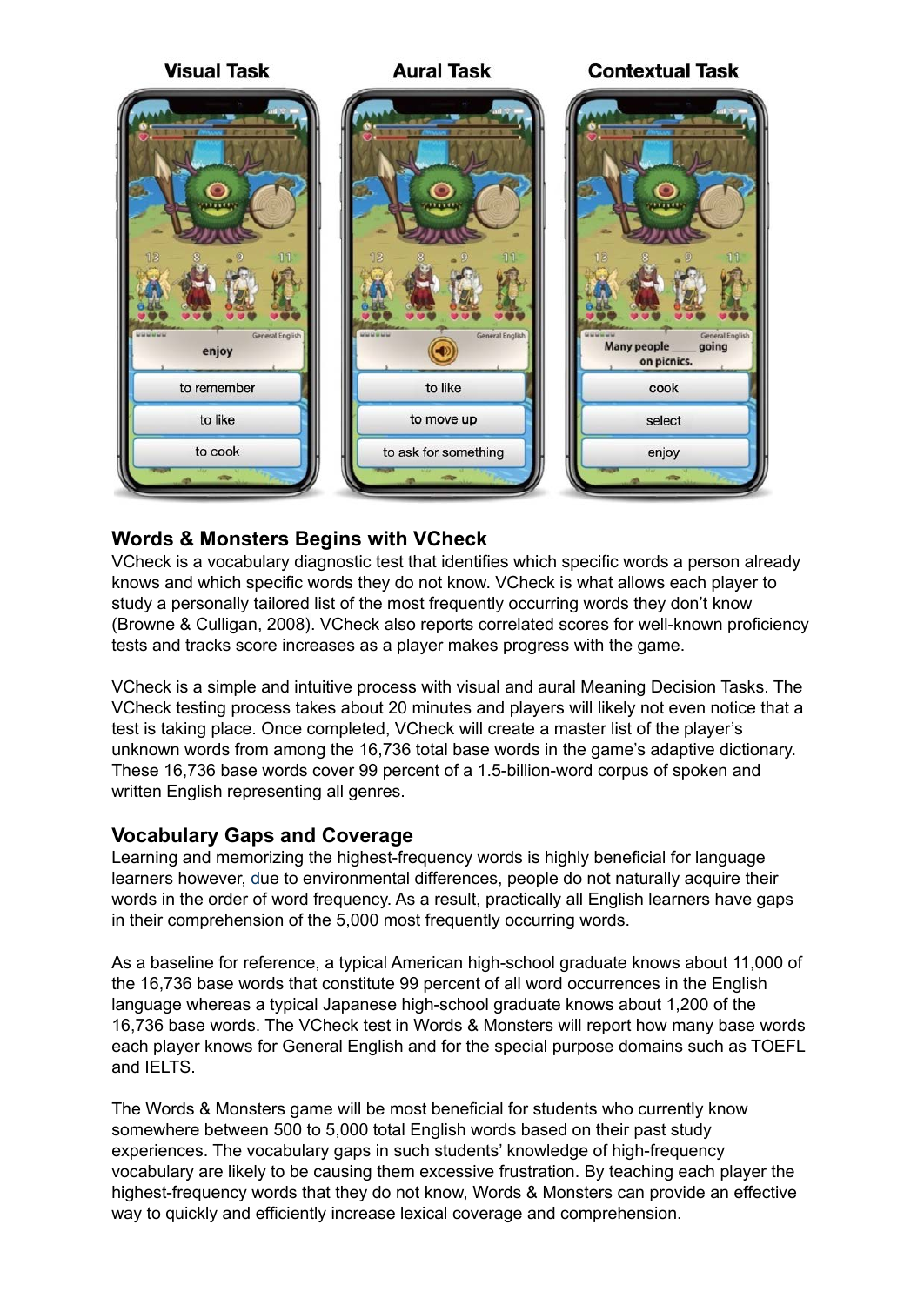## **High-Frequency Words in 1000-Word Bands**

|              | <b>Essential Words</b> | <b>Important Words</b> |         |                |  |  |
|--------------|------------------------|------------------------|---------|----------------|--|--|
| 1000         | 2000                   | 3000                   | 4000    | 5000           |  |  |
| 945          | 819                    | 683                    | 564     | 451            |  |  |
| <b>Known</b> | <b>Known</b>           | <b>Known</b>           | Known   | Known          |  |  |
| 55           | 181                    | 317                    | 436     | 549            |  |  |
| Unknown      | <b>Unknown</b>         | Unknown                | Unknown | <b>Unknown</b> |  |  |

In the figure above we see a breakdown of a VCheck score for a typical intermediate-level learner with a TOEFL iBT score of 55. This learner has a total English vocabulary size of 5,004 words however they do not know 1,538 words among the first 5,000 most frequent words. In particular, the 236 unknown words among the first 2,000 most frequent words are presenting a major obstacle for this learner. Words & Monsters teaches each learner their missing words in the order of word frequency. Words & Monsters quickly and efficiently fills high-frequency vocabulary gaps.

#### **General English and Special-Purpose English**

In addition to the General English course there are 13 special purpose courses including for proficiency tests such as: TOEFL, IELTS, TOEIC, EIKEN, kyotsu shiken, and more. For General English, the game teaches new vocabulary based on word frequency in all genres, subjects, and contexts. For a special purpose such as TOEFL, words are prioritized based on frequency within a 1.25-million word TOEFL corpus. During the VCheck testing process, the 13 special purpose courses are not made available to players. After a player has finished the VCheck test and collected ruby crystals during normal game play, they can unlock the 13 special purpose courses and select from among them at any time.

#### **Proficiency Test Subdomains**

Corpus analysis of English proficiency tests reveals that each has its own particular word frequency counts. If a player is planning to take one of these tests, they will benefit most by focusing on the high-frequency vocabulary of that test. Each of the special purpose courses in Words & Monsters can provide 99 percent coverage of the words and phrasal verbs that occur on that test. The diagram below describes how two popular tests have their own particular orbits within the overall universe of General English. In the diagram, the concentrated mass at the center represents the common core of English; the 2,000 most frequent words. With Words & Monsters, once a player finishes learning all of the words for one of the special purpose courses, they can automatically continue studying with the General English course.



## **VCheck Scores Correlate to Standard Test Scores at 0.82r**

A feature of the Words & Monsters game is that it provides correlated test scores for a variety of major proficiency tests. These scores are based on the VCheck vocabulary test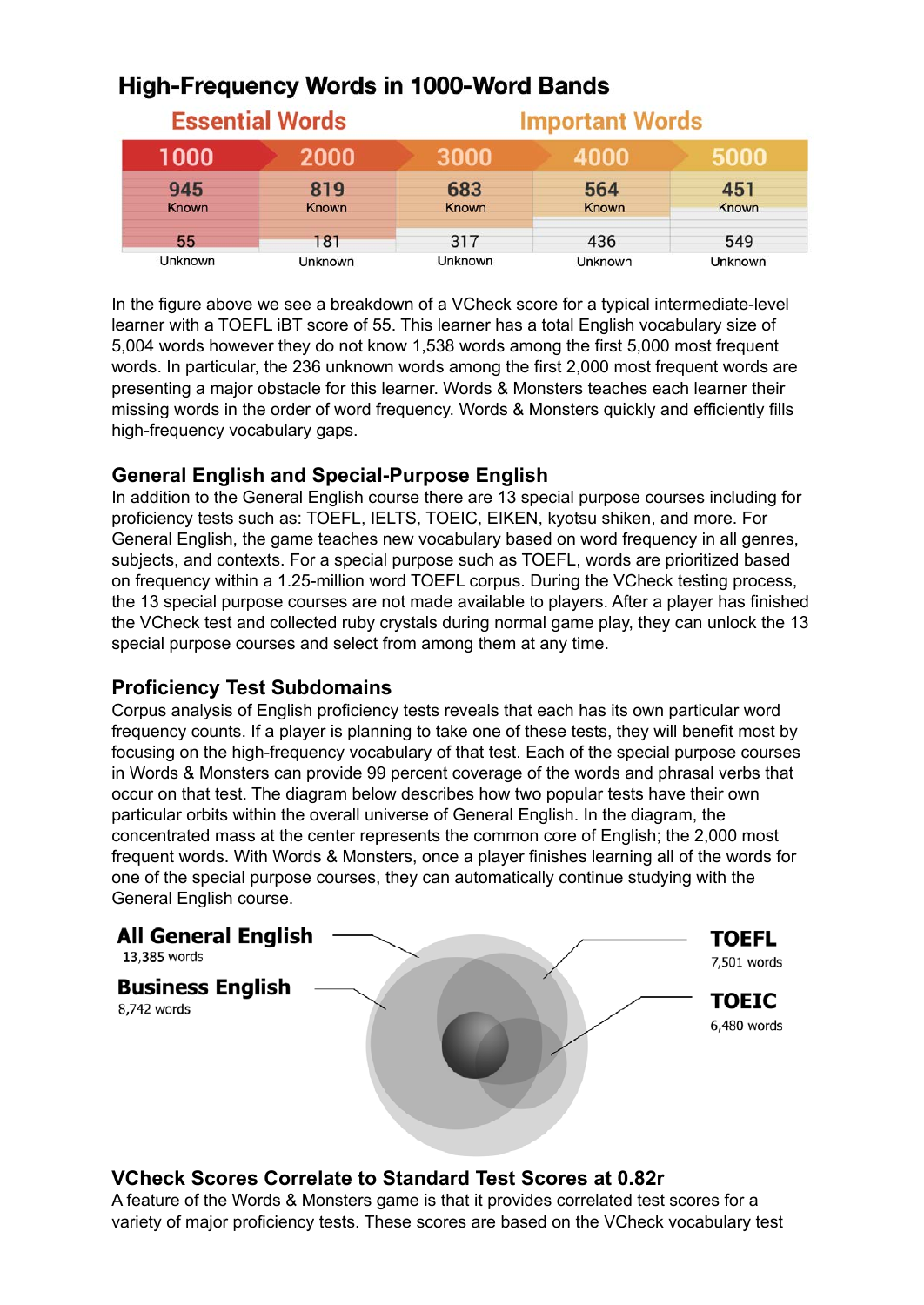results of 7,300+ learners which correlated to their actual proficiency test scores at 0.82r. In the score report below, the correlated test scores appear at the top right corner of the vocabulary size for each subject domain.



#### **Improved Academic Achievement**

Independent studies have compared the adaptive digital flashcards used by Words & Monsters to equal time on task with traditional self-study assignments such as intensive reading, extensive reading, word lists, and paper flashcards. The conclusions of these studies is that the digital flashcards used in Words & Monsters increased average test scores significantly more than the other approaches tested (Agawa, Black & Herriman, 2011; Saunders & Roux, 2015). Student comments and feedback suggest that the average scores increased because more students had learned more of the words that occurred on their next tests.

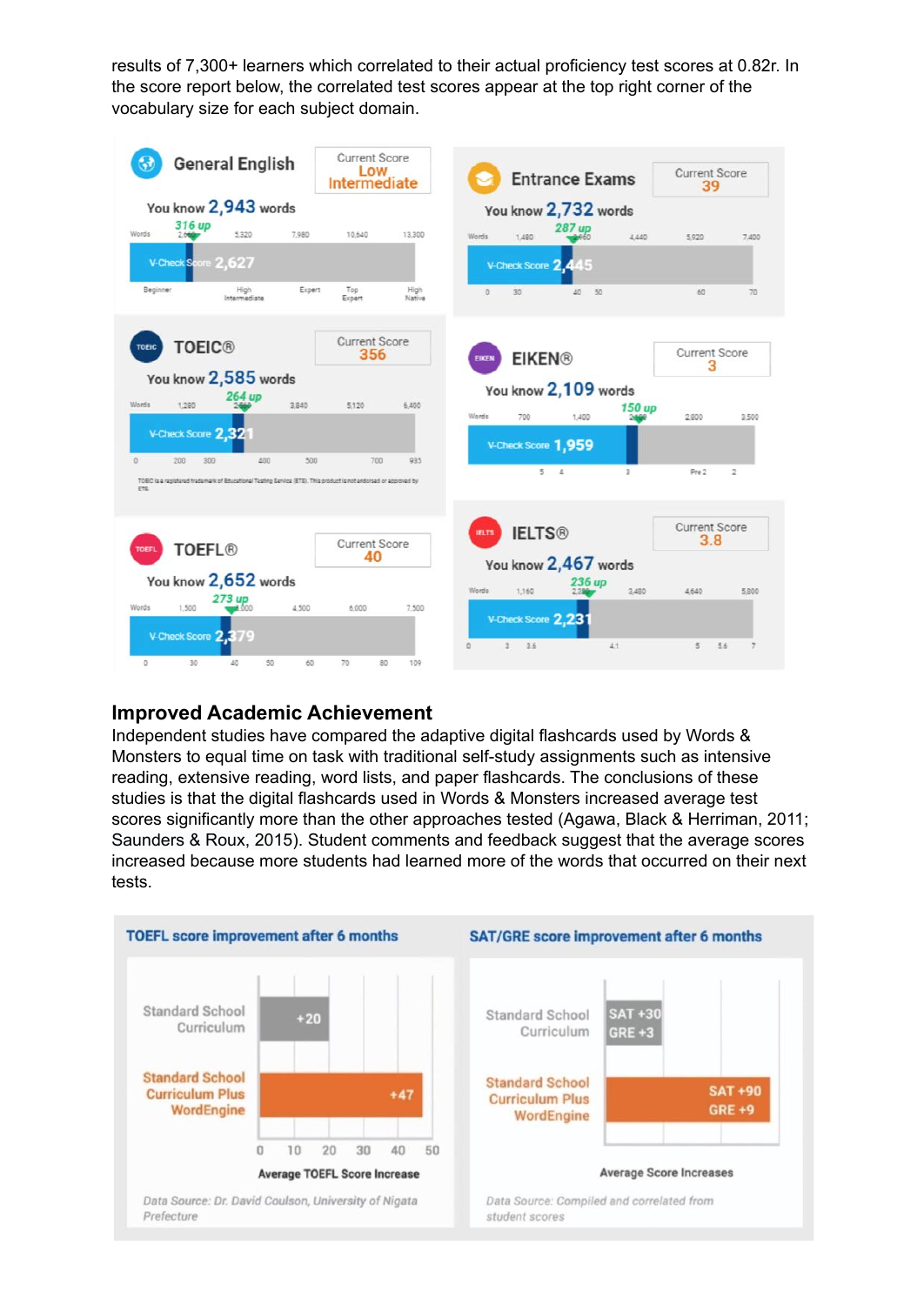#### **Working Memory vs Automaticity**

Encountering unknown words places a burden on the brain's working memory and its capacity to grasp overall meanings. When listening and reading in a foreign language, the brain must do extra work to identify, suspend, and process unknown words as it seeks information to resolve its comprehension gaps.

Researchers suggest that when 20 percent or more of words are unknown it becomes impossible to comprehend meaning (Laufer, 1992), and when less than two percent of words are unknown a person is likely to be confident in their ability to comprehend meaning (Nation & Hu, 2000). fMRI and fNIRS brain scans reveal a clear difference in the amount of energy that working memory requires to process unknown words compared to automatic recognition of known words.



Regions active during working memory tasks.

Source: Journal Frontiers in Neurology Vol. 4, 2013



Regions active during automatic memory tasks.

The Magnetic Resonance Image (fMRI) on the left highlights working memory while reading unknown words. The fMRI on the right shows the brain processing known words using automatic recall located in the hippocampus. These images highlight the additional energy and time required to process unknown words compared to words for which the person has developed automatic recall ability (Berglund-Barraza et al, 2019).

## **Playful Engagement and Learning**

Play is an essential form of learning through which people can develop a sense of achievement, mastery, empowerment, and self esteem when their actions lead to measurable results (Prensky, 2001; Garris et al, 2002; Hoffman & Nadelson, 2010). In the context of learning, dopamine uptake activity generally occurs during the anticipation phase of a task for which a correct result is expected but the reward value is uncertain. Uncertain rewards are especially fascinating to the brain and are associated with higher levels of dopamine production, a neurotransmitter associated with emotional attraction and long-term memory retention (Howard-Jones et al, 2011). Neuroscientists consider dopamine uptake a measurable indication of pleasure and it is often studied in the context of reinforcement learning (Wise, 2004). Unfortunately, the vast majority of learning games are built with certain and unexpected type rewards, and they are limited in content scope (Clark & Mayer, 2016). Words & Monsters provides managed uncertainty in both the study tasks and the game elements.

#### **Natural Motivation**

Natural motivation describes an intuitive reaction to external experiences that cause a person to take positive action (Dobbin, 2012). Educational psychologists recommend the integration of uncertain-type game rewards to promote natural motivation to increase academic achievement (Howard-Jones & Jay 2016). Words & Monsters gamifies the learning of high-frequency vocabulary by integrating uncertain-type game rewards to promote natural motivation.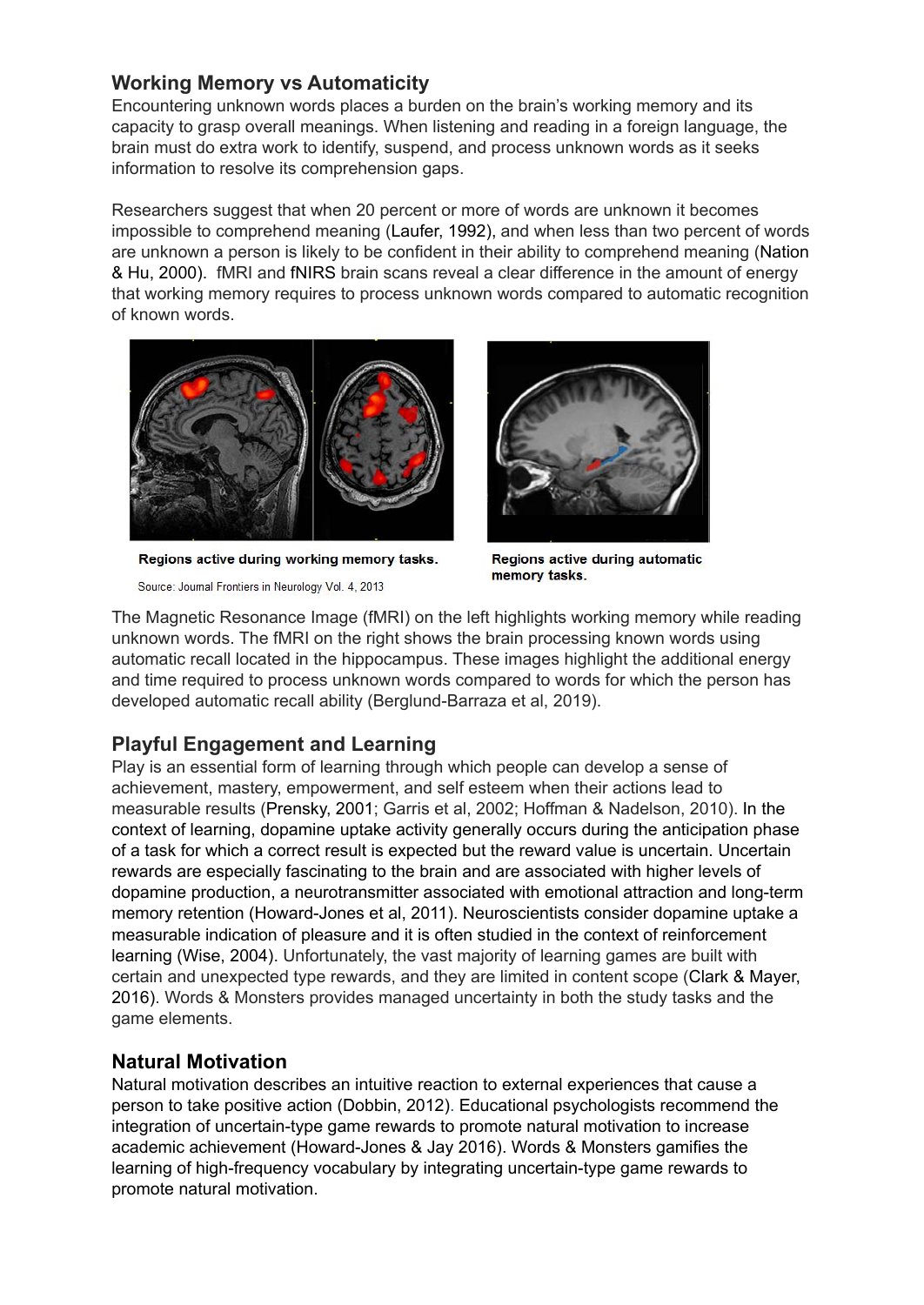

## **The Motivational Value of Uncertainty**

An uncertain-type reward increases a learner's engagement by causing higher levels of dopamine production (Fiorillo, Tobler & Schultz, 2003; Howard-Jones, 2011). This seemingly contradicts traditional educational approaches where correct responses are rewarded and incorrect responses are not. All top rated games implement reward systems in which the player must wait a few seconds before learning the actual value of an uncertain reward they have just earned. This brief delay-and-reveal process is similar to the series of rushes that powerfully attract humans to gambling (Shizgal & Arvanitogiannis, 2003).

#### **Managed Task Uncertainty**

Words & Monsters is able to control the degree of uncertainty for each study task because the database has a statistical quantum of difficulty on a log scale for each item and that measure of difficulty is correlated to each learner's lexical ability on the same log scale. For example, when a person with an assessed ability of 6.00 meets an item, such as "paraprosdokian," with a difficulty of 6.00, that person has a 50 percent likelihood of knowing the meaning of paraprosdokian. A person with an ability of 3.00 will have a much lower likelihood of knowing paraprosdokian. Using log scale correlations, the Words & Monsters game can identify the percentage likelihood of any given player knowing any given word in the game's inventory.

Words & Monsters uses its ability-difficulty database to maintain an ideal ratio of uncertainty in the study tasks for each learner. The notion of an ideal uncertainty ratio for the study tasks is similar to, and consistent with, Krashen's *i + 1* input hypothesis (1987). The pedagogical objective is to enable each player to learn quickly from their errors and yet not become discouraged. Ideally, a player should be able to get somewhere between 70 to 90 percent of their study tasks correct. Below 70 percent correct will be stressful and discouraging. A pace of 70 percent correct involves a high percentage of new learning however, it will not be experienced as easy going. A pace of 90 percent correct will involve less new learning but the player will feel a stronger sense of mastery. Above 90 percent correct and any activity will soon start to feel boring. Words & Monsters is a dynamic and adaptive game. The difficulty of the study tasks waxes and wanes within the targeted 70 to 90 percent range to help each player achieve a Flow State during their study.

#### **Flow State and Comprehensible Input**

A Flow State is achieved when the mind is so deeply interested in doing something that it loses track of time (Csikszentimihalyi, 1990). Words & Monsters promotes Flow by keeping the ratio of new and unknown words below the frustration level and above the boredom level.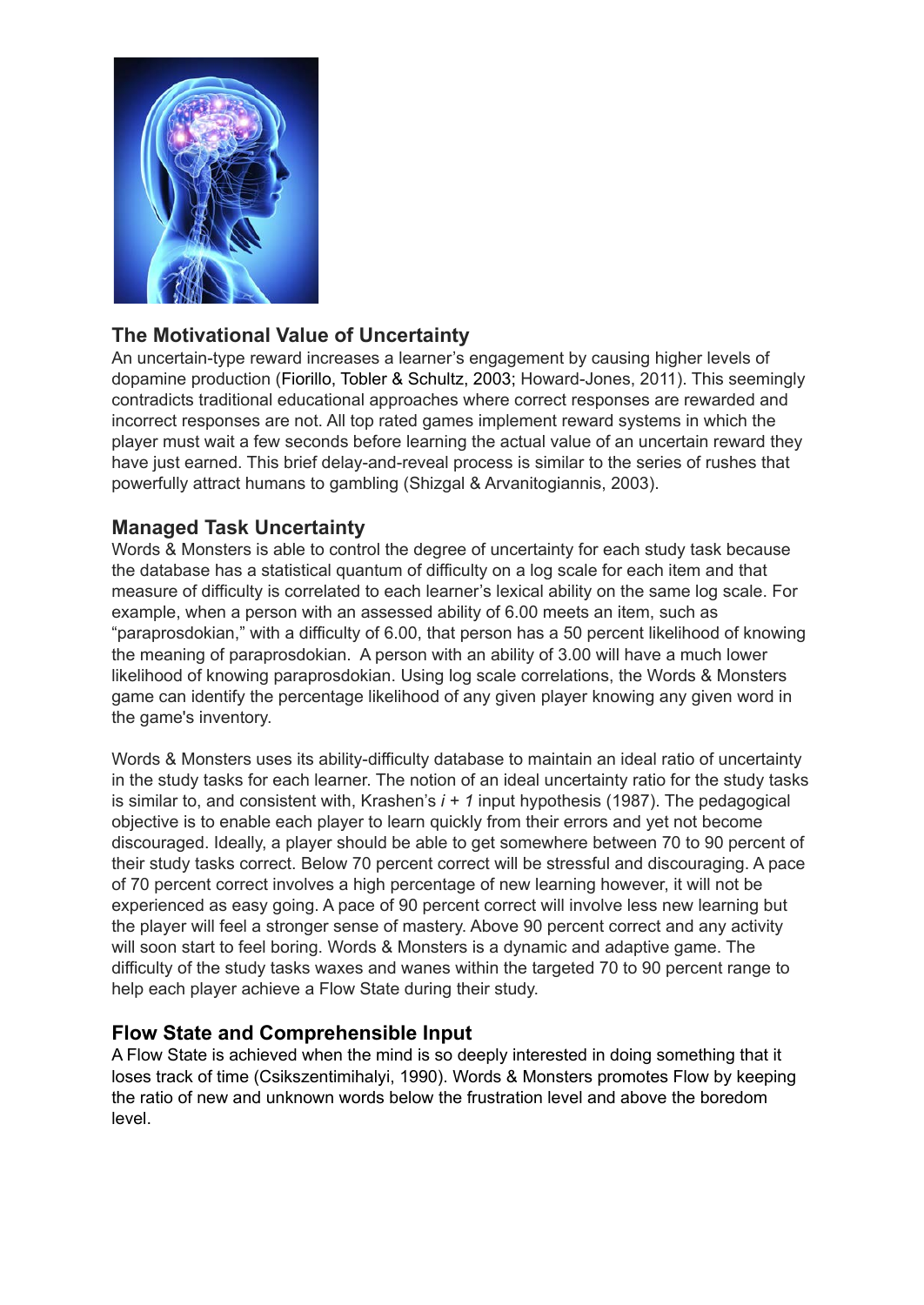

#### **Spaced Repetition for Memory Retention**

Over 100 years ago the German psychologist Hermann Ebbinghaus conducted studies to substantiate his theory that spaced repetitions can result in faster permanent retention of new words and basic facts. In spaced repetition protocol, new items of knowledge, such as vocabulary words, are first learnt and then rehearsed again at five increasing time intervals. It is important that the words not be rehearsed again before the assigned waiting time has been met or exceeded. The waiting times are designed to get each item closer to being forgotten.



The diagram above shows how the retention of new knowledge is strengthened and extended with each next rehearsal. It may seem counterintuitive that words should be rehearsed when they are close to being forgotten rather than while they are still fully known or perhaps already forgotten. Balota's 2007 study concluded that it is specifically the increasing time intervals between the rehearsals that strengthens memory and make spaced repetition more time efficient and effective than a mass learning or cramming approach.

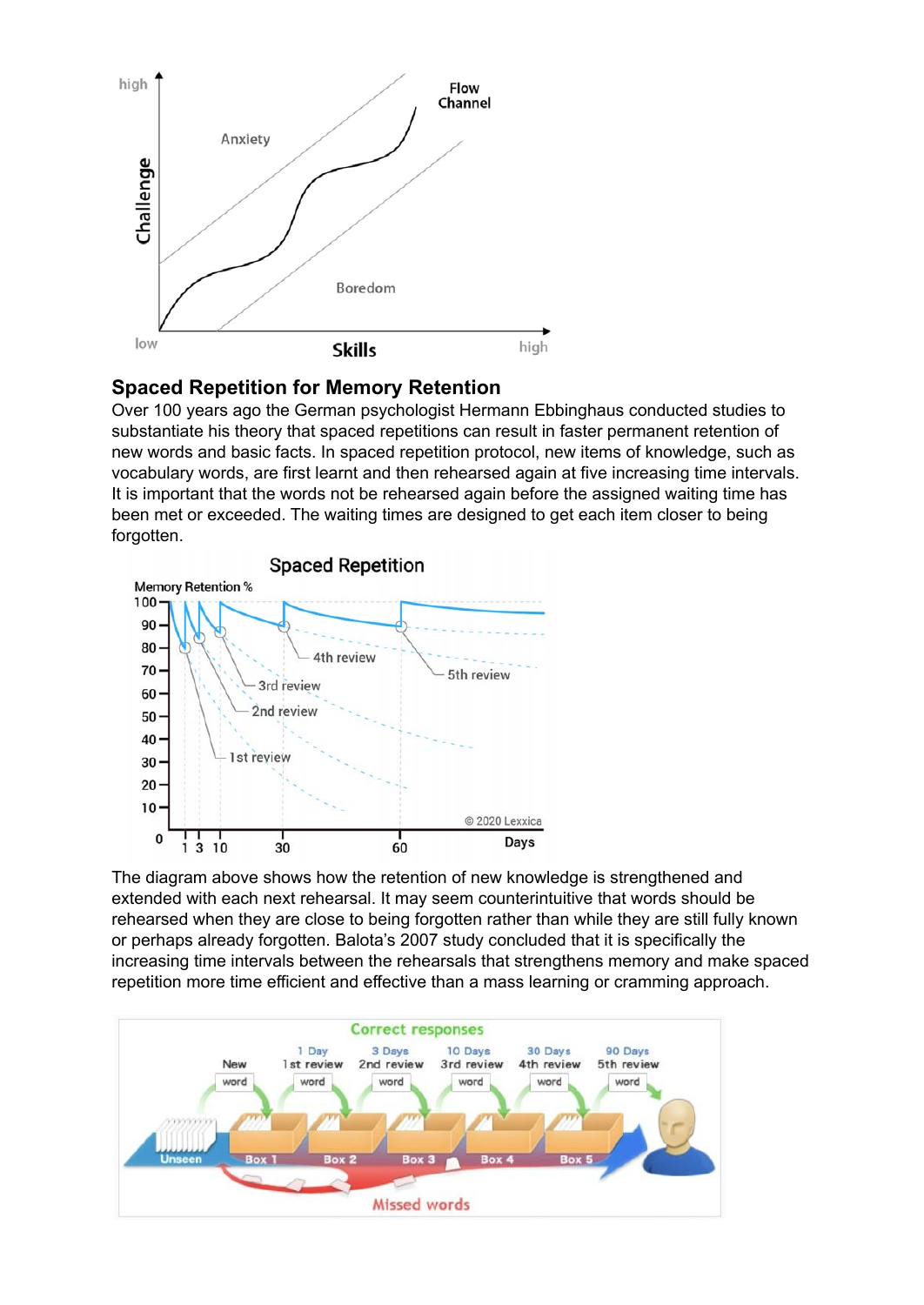### **Error Correction**

An error made at any point of review; whether by careless mistake or misunderstanding, will cause a missed word to revert to the start of the spaced repetition process. With Words & Monsters, missed words return in the next study session so the learner can quickly benefit from their errors.

#### **The Integration of Learning Science and Game Science**

Words & Monsters is defined as a puzzle-action multiplayer collection game; a designation that places it into the most popular segment of the free-to-play mobile gaming universe. The difference between Words & Monsters and other free mobile games is that Words & Monsters inculcates knowledge that is valuable in the real world.

#### **Free to Play Mobile Games (F2P)**

One third of the world's population plays free mobile games - that's 2.6 billion people. Some may be surprised to learn that 64 percent of mobile game players are over age 35 and have children; 22 percent are 25 to 35, and just 14 percent are under 24 (Mordor Intelligence, 2020). This isn't so much because young people don't like mobile games as it is because there are simply more older people on the planet. Time spent with mobile games is now second only to time spent with social media apps. Listening to music is a distant third.



#### **Game Story**

Almost all mobile games have a story; some are simple, others are complex. The Words & Monsters game story is set in Pangea, a beautiful archipelago shrouded in mystery. Long ago the islands enjoyed a golden age with an expressive language and high cultural achievements. The Pangean language was etched onto thousands of fine stone tablets. One day, for reasons that no one can quite recall, the heavens grew dark; the tablets were smashed into pieces, and millions of ruby crystals rained down from the sky. With their language in pieces, Pangean culture slipped into chaos. The age of monsters had begun.

It is now thousands of years after the fall of Pangea and the player finds themself shipwrecked on a beach. Monsters immediately challenge the player in battles. To survive, the player must piece together the broken pieces of the lost Pangean language. The player soon discovers that there are many other players who are happy to work together to defeat the monsters. With every word that is recovered, Pangea moves one step closer to freedom.

#### **Words & Monsters Features**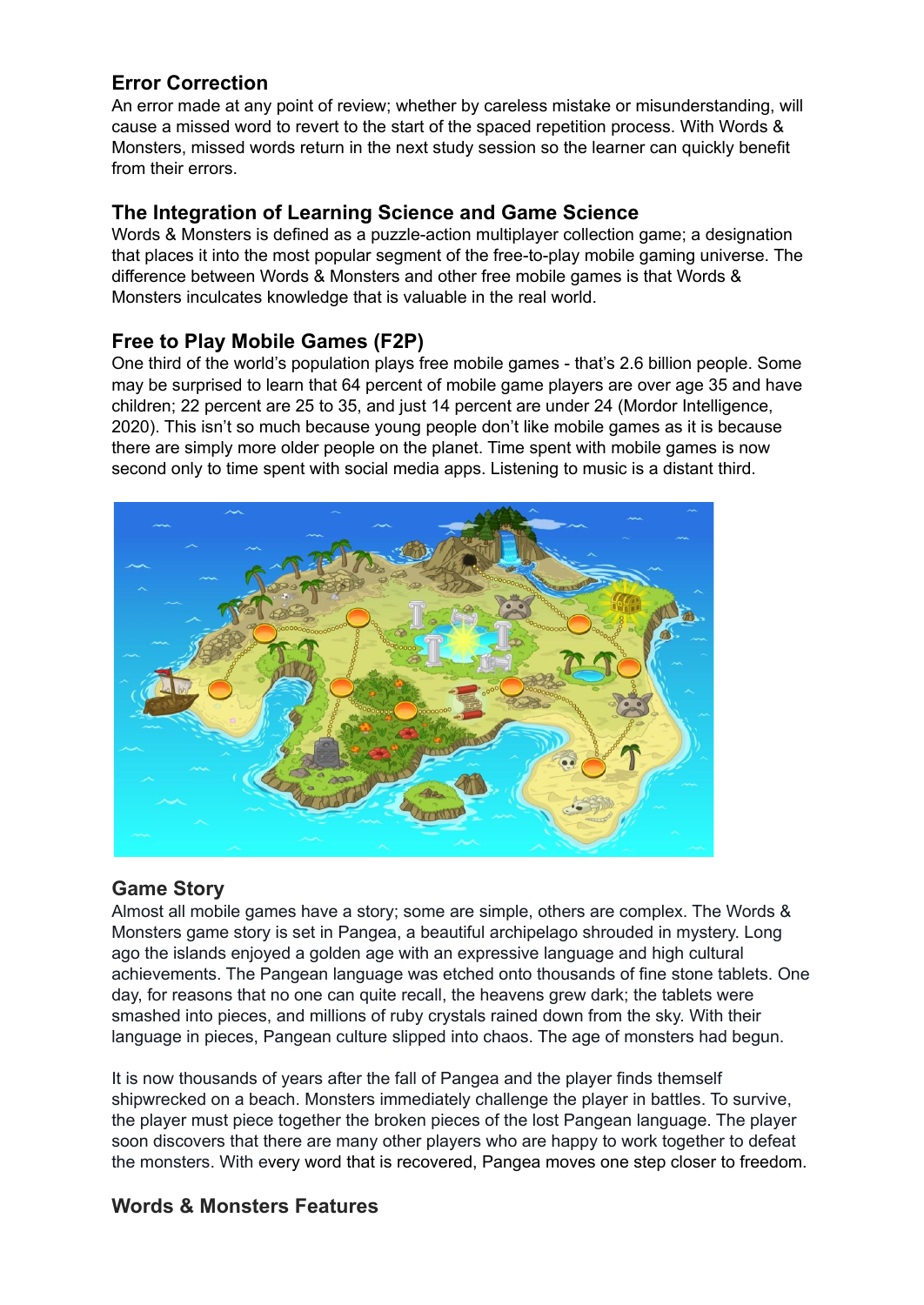- Words & Monsters is a free multiplayer mobile game available on Apple and Android smartphones and tablets. The game is suitable for ages 8 and up at any level of ability.
- Words & Monsters provides brief yet substantive game sessions centered around paired-associate vocabulary tasks that are controlled for difficulty and managed by a spaced repetition system. Each student studies their own personalized word list that has been tailored to meet their needs
- The game provides learners with two harmonized streams of managed uncertainty; one in the vocabulary study tasks and the other in the puzzle-action game elements
- The first step after downloading the game is to select and name a personal avatar from among the 72 options available. A player's personal avatar is their representative hero in the game world. Players will see each others' avatars and nicknames during the multiplayer battles and on the leaderboards



- Players accumulate ruby crystals by defeating monsters in battles. They use their ruby crystals for a variety of purposes including acquiring weapons, headgear, and bodywear to equip their avatars
- Players collect many things as they play including: new vocabulary words, common spoken expressions, ruby crystals, trophies, ribbons, weapons, bodywear, headgear, and defeated monsters. The items they collect are displayed on their Collection page and the words and phrases they learn are displayed on their My Words page
- Teachers have free access to the Words & Monsters learning management system ("WAM Admin"). Teachers use WAM Admin to set study goals, monitor learner progress, and download materials for use in class
- WAM Admin allows teachers to join an entire classroom, or perhaps a selected team of top students, to Team Challenge vocabulary tournaments operated by Lexxica
- WAM Admin allows teachers to download vocab worksheets to confirm that each student is retaining what the game says they have learned. Each student's game sheet is different but they all share a common answer key to make assessment easy
- Words & Monsters sustains its free operations through grants and a donation business model. Satisfied players and teachers are welcome to donate but it is not necessary. All of the advanced features are always available to all participants regardless of financial considerations

## **Study Goals and Student Progress**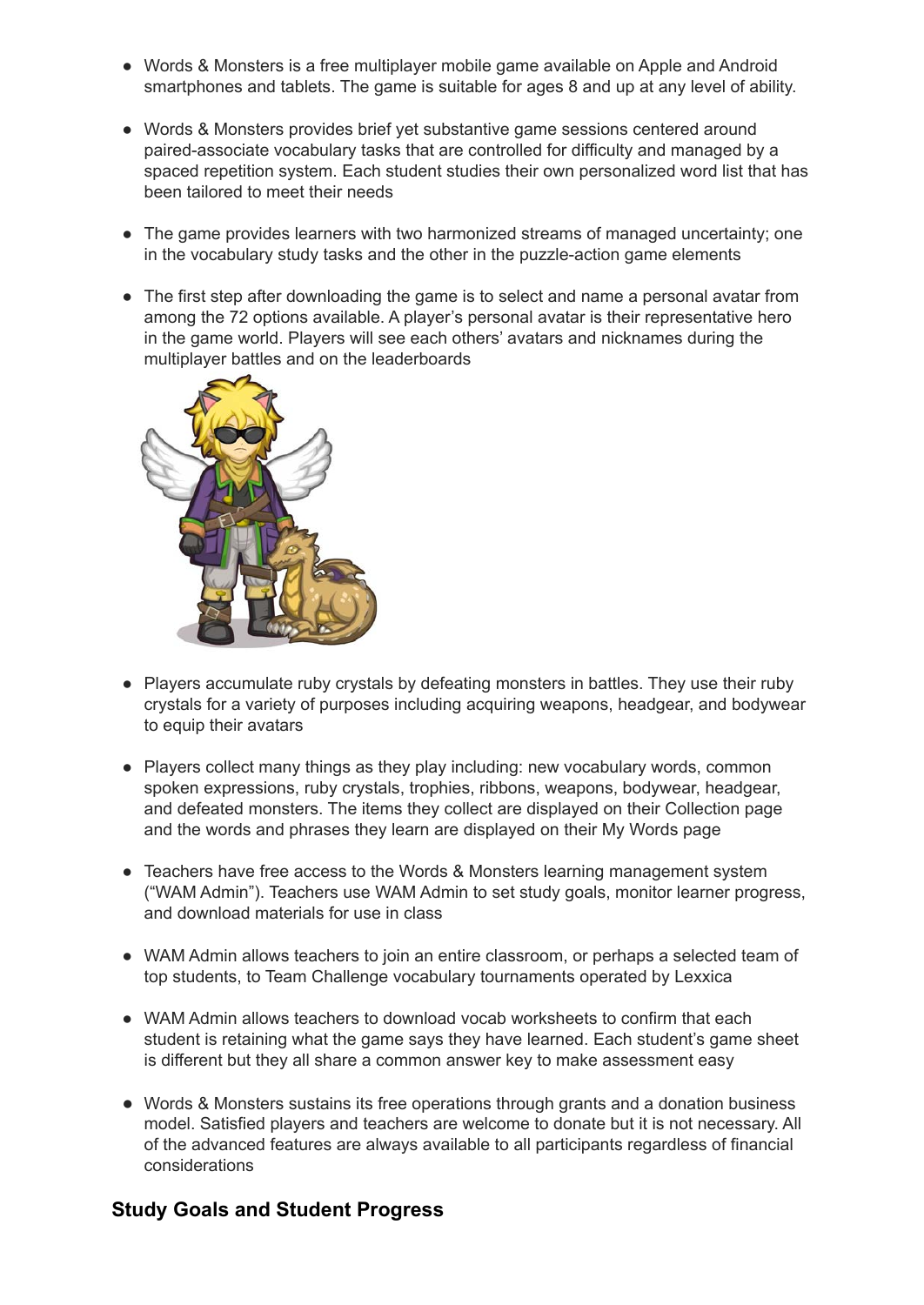Professional educators need simple ways to set study goals and monitor student progress. Lexxica's WAM Admin system tracks progress for hundreds or even thousands of students and sends out concise weekly email reports to teachers and administrators. WAM Admin can be accessed with a computer or mobile phone. WAM Admin provides key performance indicators and tremendously rich data about each student's progress with Words & Monsters.

|                              |                                   |                                                                                                                 |                                                                            |                | $\equiv$ <sup>6</sup> |                       | <b>View Data</b>      |                                   |                  | ×               |                       |                     |
|------------------------------|-----------------------------------|-----------------------------------------------------------------------------------------------------------------|----------------------------------------------------------------------------|----------------|-----------------------|-----------------------|-----------------------|-----------------------------------|------------------|-----------------|-----------------------|---------------------|
|                              |                                   |                                                                                                                 |                                                                            |                |                       | CE1(3)                |                       |                                   | $320 (+)$        |                 |                       |                     |
|                              |                                   |                                                                                                                 | Avg Correct Responses 3624 Avg Correct Ratio 81% Avg Time on Task 06:23:54 |                |                       |                       |                       |                                   |                  |                 | <b>Graded Reading</b> |                     |
|                              | <b>User Information</b>           |                                                                                                                 |                                                                            |                | <b>Weekly Goal</b>    |                       | <b>Study Progress</b> |                                   |                  |                 |                       |                     |
|                              | <b>Real Name</b><br>Login ID      | ÷                                                                                                               | ê<br>Nickname                                                              | Weekly<br>Goal | Goal<br><b>Hits</b>   | Total<br><b>Weeks</b> | Total<br>Responses    | Correct<br>Responses <sup>V</sup> | Correct<br>Ratio | Time on<br>Task | Correct/<br>Minute    | Recent<br>Study     |
| X.<br>$\mathbf{1}$           | <b>Terao Kouki</b><br>mmk21p1238  | $\mathbf{v}$                                                                                                    | 有田みかん                                                                      | 210            | 17                    | 373                   | 20829                 | 15742                             | 75.6             | 29:20:53        | 8.9                   | 2022/01/30<br>21:02 |
| x<br>$\overline{2}$          | <b>Shiiba Momol</b><br>mmk21p1041 |                                                                                                                 | <b>General English</b>                                                     |                | <b>Current Score</b>  | $\times$              | 8643                  | 7024                              | 81.3             | 13:28:23        | 8.7                   | 2022/02/16<br>10:04 |
| x<br>$\overline{\mathbf{3}}$ | Miyai Kokoro<br>mmk21p1111        | <b>Advanced</b><br>You know 6473 words<br>2044 up <sub>7,980</sub><br><b>Words</b><br>2.660<br>10,640<br>13,300 |                                                                            |                |                       |                       | 7222                  | 5772                              | 79.9             | 10:20:09        | 9.3                   | 2022/02/01<br>01:43 |
| x<br>$\overline{4}$          | Takahashi Hir<br>mmk21p1233       |                                                                                                                 |                                                                            |                |                       |                       | 6473                  | 5136                              | 79.3             | 09:52:11        | 8.7                   | 2022/02/07<br>06:48 |
| x<br>5                       | Nitta Konomi<br>mmk21p1086        |                                                                                                                 | V-Check Score 4,429<br>Beginner<br>High                                    | Expert         | Top<br>High           | 4886                  | 3895                  | 79.7                              | 06:38:58         | 9.8             | 2022/01/27<br>19:14   |                     |
| x<br>6                       | Yamanaka Mi<br>mmk21p1262         | Intermediate<br>Expert<br>Native<br>Graph shows progress made from V-Check Date until End Date.                 |                                                                            |                |                       |                       | 4517                  | 3868                              | 85.6             | 05:43:06        | 11.3                  | 2022/01/16<br>17:16 |
| x<br>$\overline{7}$          | Morita Asahi<br>mmk21p1118        | V                                                                                                               | furaminngooo                                                               | 210            | 14                    | 373                   | 4086                  | 3694                              | 90.4             | 04:52:54        | 12.6                  | 2022/01/18<br>09:50 |
| x<br>8                       | Hosoda Takuya<br>mmk21p1266       | $\mathbf{v}$                                                                                                    | 赤いきつね                                                                      | 210            | 15                    | 373                   | 4058                  | 3347                              | 82.5             | 05:46:41        | 9.7                   | 2022/01/22<br>23:52 |

Both the Words & Monsters game and the WAM Admin LMS are available free of cost for do-it-yourself implementations. Schools and districts seeking to use Words & Monsters and WAM Admin with large numbers of students are advised to purchase a site license and have Lexxica prepare the required accounts and provide ongoing technical support.

## **Teachers and Students Enjoy a Team Challenge**

Words & Monsters offers Team Challenge tournaments to all teachers and players. These free TGT Cooperative Learning tournaments are open to teams of 8 or more. Students and teachers are encouraged to enter special teams of top students who love playing Words & Monsters and who regularly do more than they are asked.



"My students learned thousands of new words and the Team Challenge program transformed the experience from independent self study to a team effort where students pull together and motivate each other." Catherine da Silva, Tokyo International University

## **What is TGT Cooperative Learning?**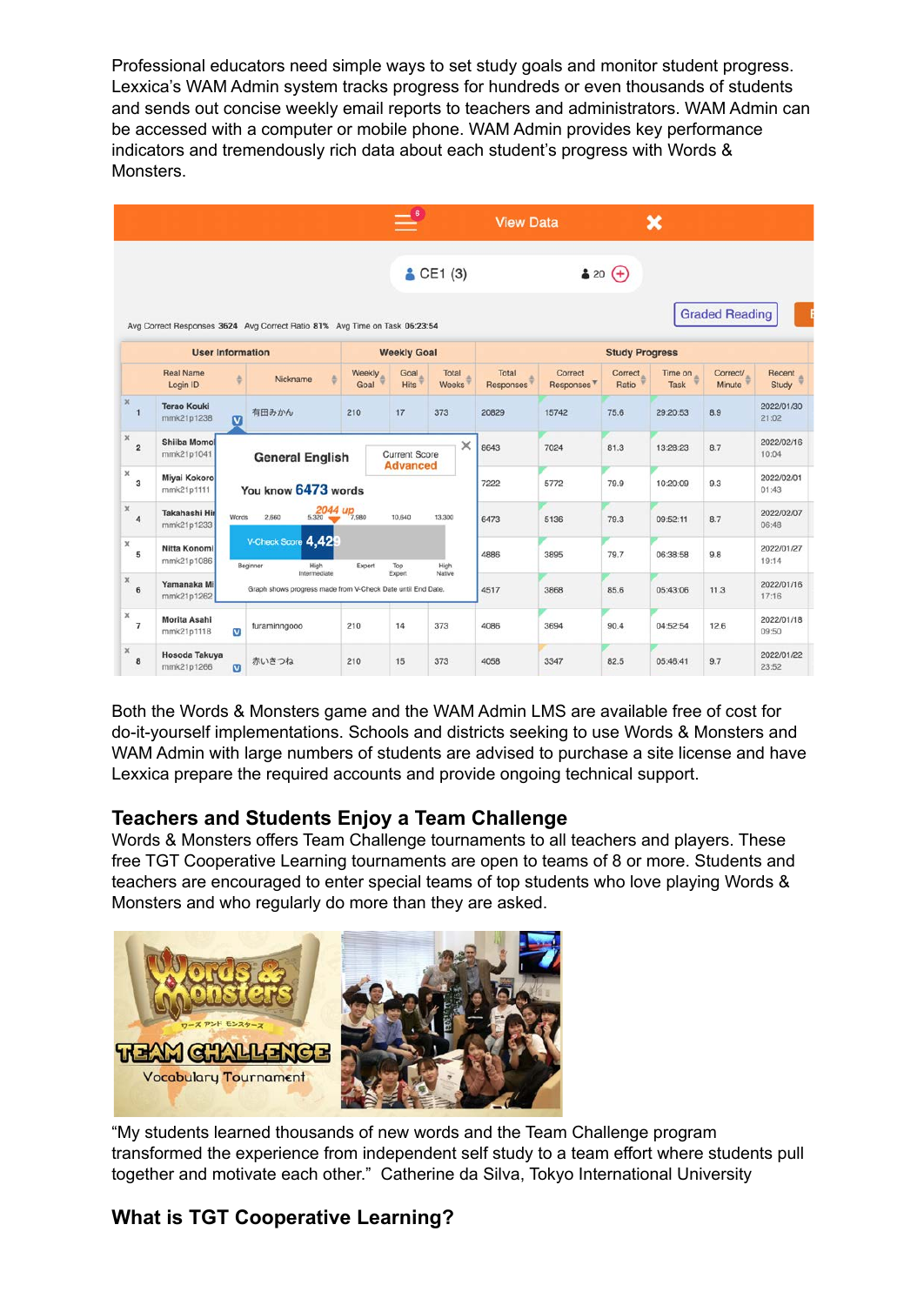TGT stands for Teams, Games, and Tournaments. TGT Cooperative Learning is when students are formed into multiple teams that compete in weekly matches. Teams can be composed of players from within the same school or they can be from players all around the world. All students study individually at their own level of ability, and their individual study progress is combined to establish a collective score for their team. Team members do not need to be at the same level of ability, in fact it is best if they are at different levels of ability (Slavin, 1980). As fast and effective as Words & Monsters is on any given day, when a tournament is running, Words & Monsters can be up to 50 percent more effective.



#### **Summary**

Words & Monsters is a free mobile vocabulary game based on the best available research. Words & Monsters is a fast, fun, and satisfying way for learners to quickly gain automatic recall ability for the vocabulary words that occur most often in the English language. Words & Monsters adjusts to the actual vocabulary ability of each player and is therefore suitable for both native and non-native English language learners ages 8 and up. Gaining fast recall ability for the most frequently occurring words allows the brain's working memory to stay focused on overall meanings rather than unknown words. The WAM Admin learning management system provides teachers with tools for setting self-study goals; monitoring student performance, and joining international vocabulary tournaments.

#### **Words & Monsters website**

[https://free.wordsandmonsters.com](http://free.wordsandmonsters.com)

#### **Contact Lexxica**

[Contact Us](https://free.wordsandmonsters.com/contact/)

#### **References**

[Balota, D.A., Duchek, J., & Logan, J.M. \(2007\).](http://psychnet.wustl.edu/coglab/wp-content/uploads/2015/01/2007-Is-expanded.pdf) Is Expanded Retrieval Practice a Superior Form of Spaced Retrieval? A Critical Review of the Extant Literature. Psychology. [Agawa, G., Black, G., & Herriman, M. \(2011\)](https://www.wordengine.jp/research/pdf/we30/Effects_of_web-based_vocabulary_training_for_TOEIC.pdf). JALT 2010 Conference Proceedings. Japan Association of Language Teachers - Tokyo. [Berglund-Barraza, A., Tian, F., Basak, C., Evans, J.L. \(2019\).](https://www.frontiersin.org/article/10.3389/fnhum.2019.00433) Word Frequency Is Associated With Cognitive Effort During Verbal Working Memory: A Functional Near Infrared Spectroscopy (fNIRS) Study. Frontiers in Human Neuroscience. Vol. 13. DOI=10.3389/fnhum.2019.00433 [Browne, C., & Culligan, B. \(2008\)](https://bit.ly/2V37ru7). Combining Technology and IRT Testing to Build Student Knowledge of High Frequency Vocabulary. JALT CALL Journal, 2008, Vol. 4, No. 2, (pp.3-16). ISSN 1832-4215. Clark, R., & Mayer, R. (2016). E-Learning and the Science of Instruction. Wiley [Csikszentmihalyi, M. \(2016\).](https://positivepsychology.com/mihaly-csikszentmihalyi-father-of-flow/) All About Flow & Positive Psychology. PositivePsychology.com. https://positivepsychology.com/mihaly-csikszentmihalyi-father-of-flow/. Retrieved 2020-08-31. Dobbin, Frank. (2012). From Incentives to Teamwork: Rational and Natural Management Systems. Lecture. Harvard University. Cambridge, Massachusetts. October 2012. Fiorillo, C. D., et al. (2003). Discrete coding of reward probability and uncertainty by dopamine neurons. Science, 299 (5614), 1898–1902. [Garris, R. et al. \(2002\).](https://bit.ly/2DzJXXt) Games, motivation, and learning: A research and practice model. Simulation & Gaming. Volume: 33 issue: 4, page(s): 441-467 [Hoffman, B., & Nadelson, L. \(2010\)](https://doi.org/10.1007/s11423-009-9134-9). Motivational engagement and video gaming: a mixed methods

study. Education Tech Research Dev 58, 245–270. Howard-Jones, P., et al. (2011). Toward a Science of Learning Games. Mind Brain & Education. Vol 5; Issue 1.